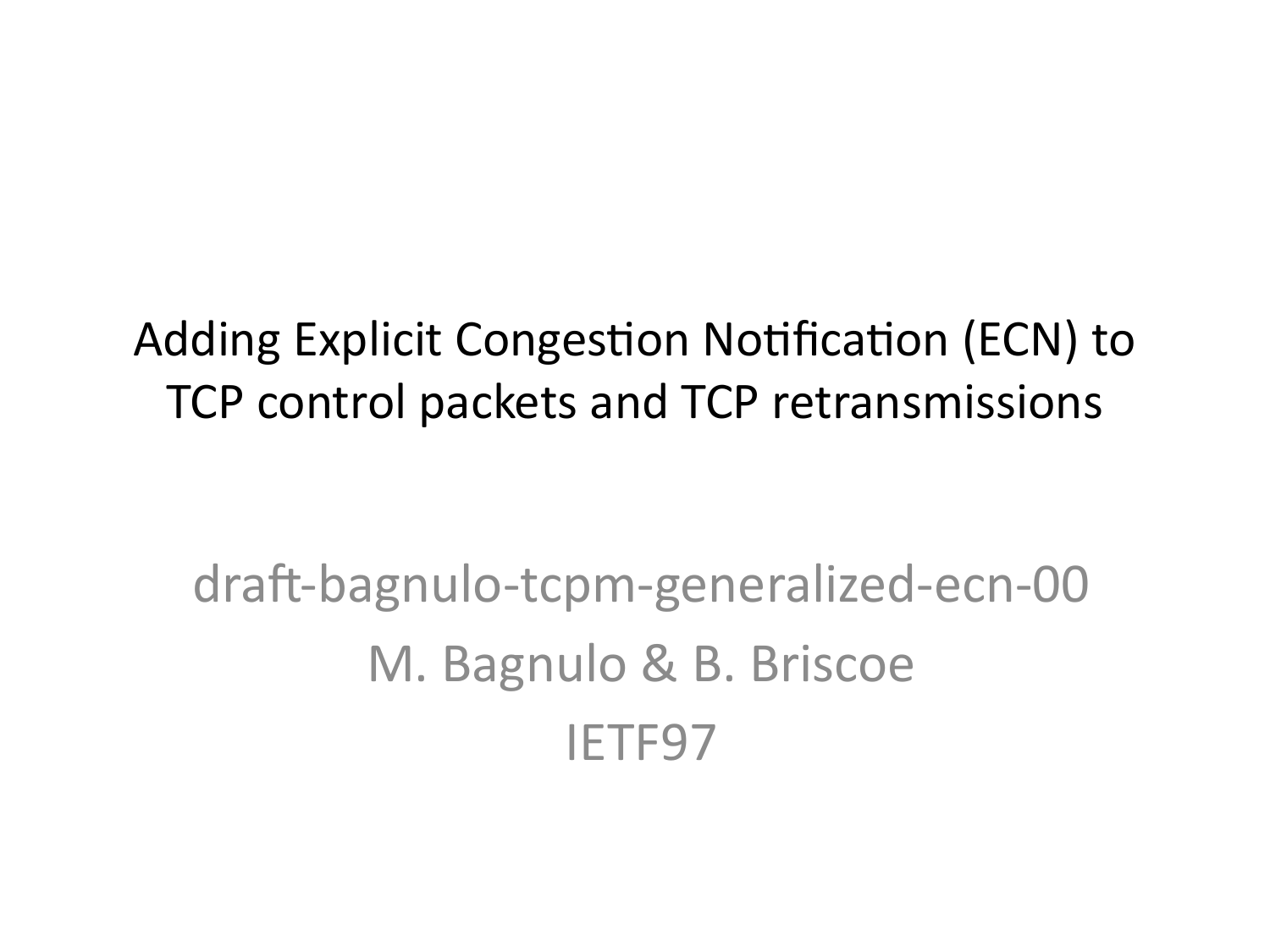### Proposed experiment

- Add ECN support to TCP control pkts and retx – SYNs, Wnd Probes, pure ACK, FINs, RSTs and retx
- Goals of the experiment:
	- Learn how the network and endpoints treat pkts marked with ECT(0), ECT(1) and CE
	- How much performance is improved by ECN support of these packets
	- Identify any issues with enabling ECN support of these packets, especially any security issues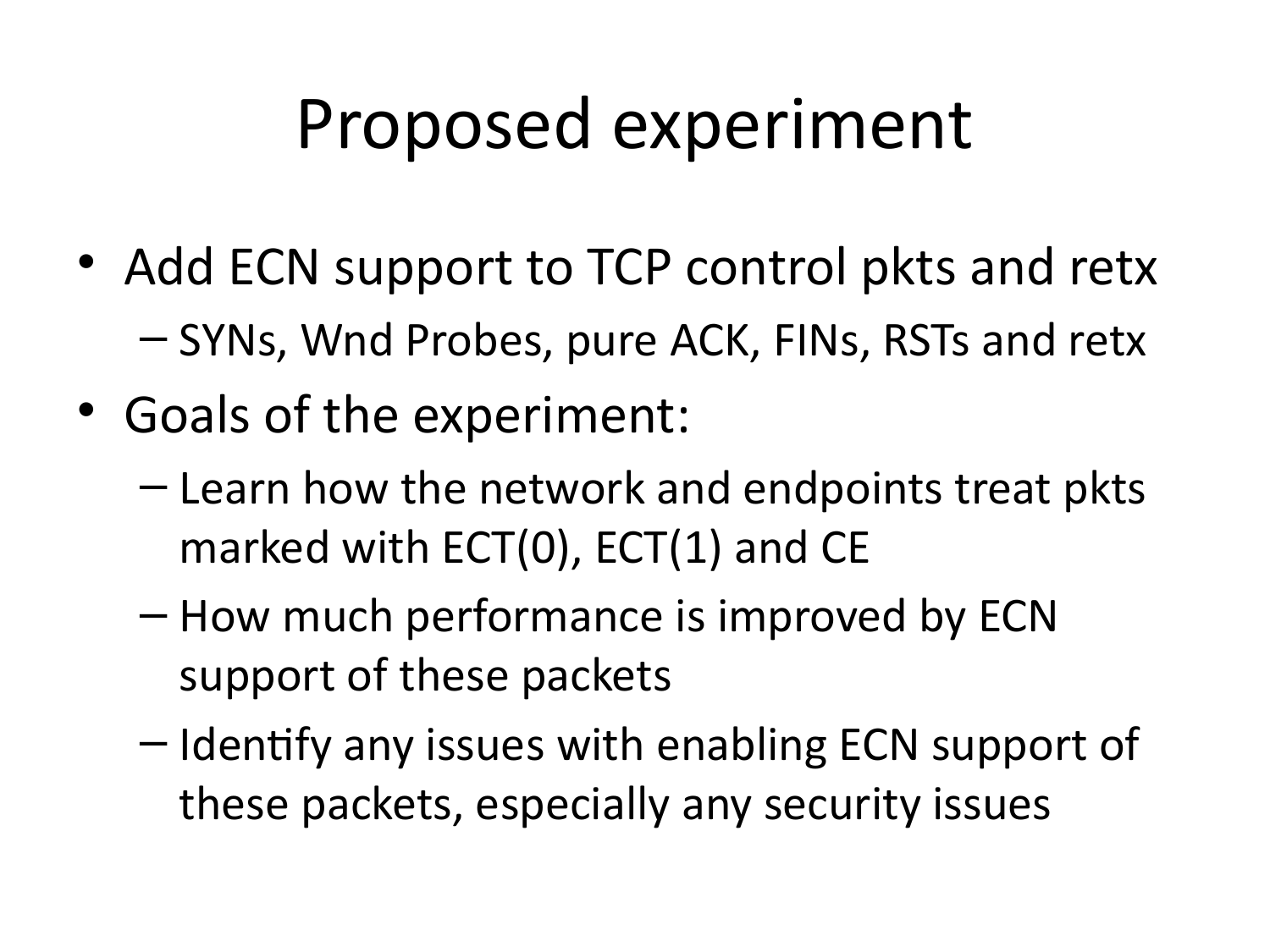Specification: Network Behaviour Router or any middlebox

• if the router is not congested, the router SHOULD forward the packet.

– SHOULD OR MUST?

- SHOULD proposed to accomodate firewalls
- if the router is congested, then the router MAY set the CE codepoint in the packet instead of dropping the packet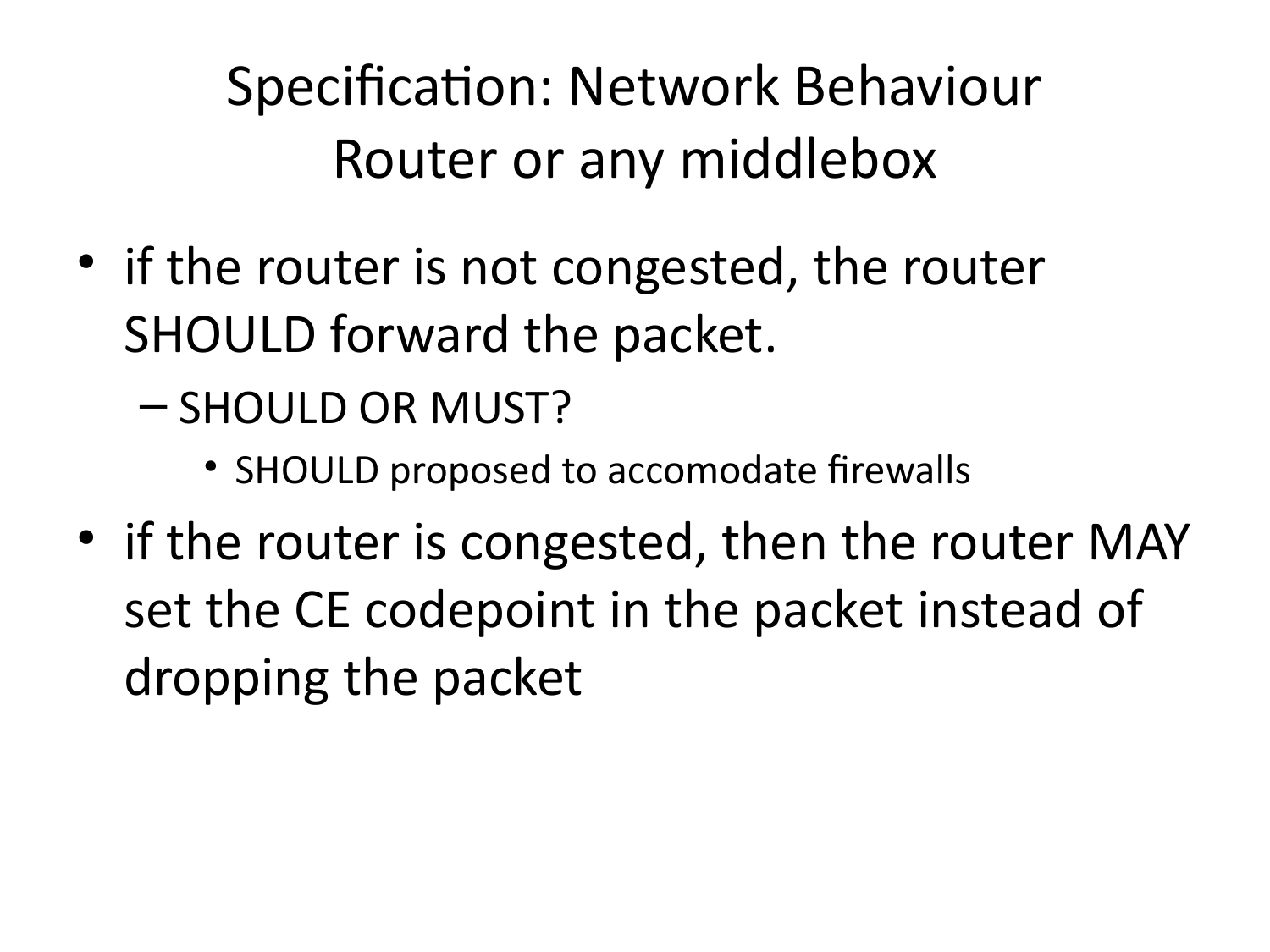# Endpoint behaviour: SYN

- Scope: only support ECN marking of SYNs for AccECN endpoints
	- The experiment does not support ECN marking of SYNs for RFC3168 endpoints, to preserve codepoints
- AccECN already defines how to feed back congestion notification when SYN is marked
- The proposed experiment is compatible and uses AccECN format.
- It completes the specification for its full support
	- Defines client behaviour. Server behaviour specified in AccECN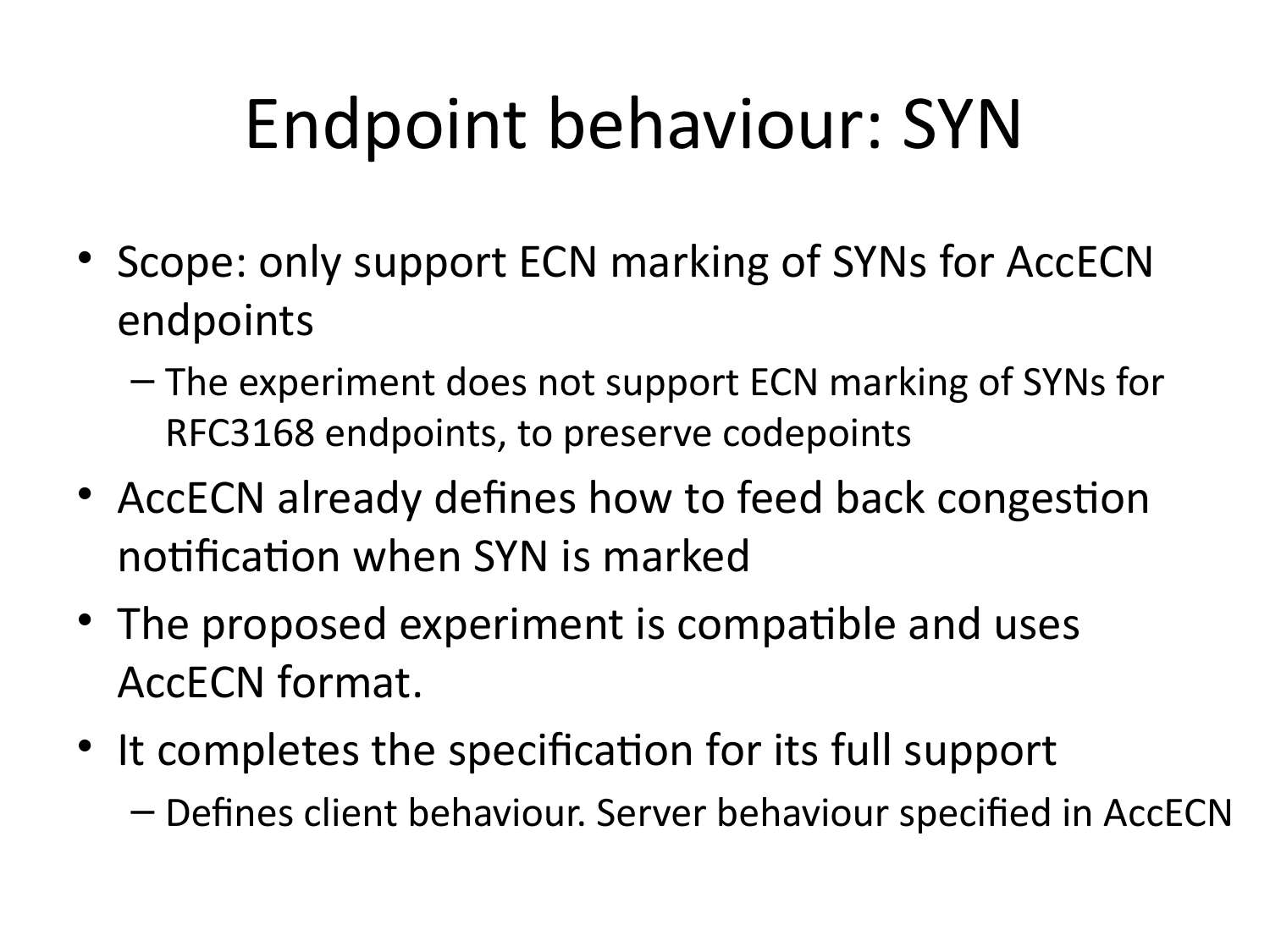# Client endpoint behaviour: SYN

#### Sends SYN with ECT(0/1) and NS, ECE, CWR set

- Should also send a non-ECT SYN slightly delayed?
- If SYN/ACK with CWR and ECE set and NS =0 (AccECN supported and no CE in SYN), the client continues with cwdn=W0 and uses AccECN
- If SYN/ACK with CWR, NS and ECE set (AccECN supported and CE in SYN), the client continues with cwnd=1 SMSS and uses AccECN
- If SYN/ACK with ECE set and CWR reset (AccECN/this spec not supported, RFC3168 supported), the client continues using RFC3168. *What cwnd to use? W0? 1? W0/2?*
- If SYN/ACK with any other combination (RFC3168 not supported), client continues without ECN. *What cwnd to use? W0? 1? W0/2?*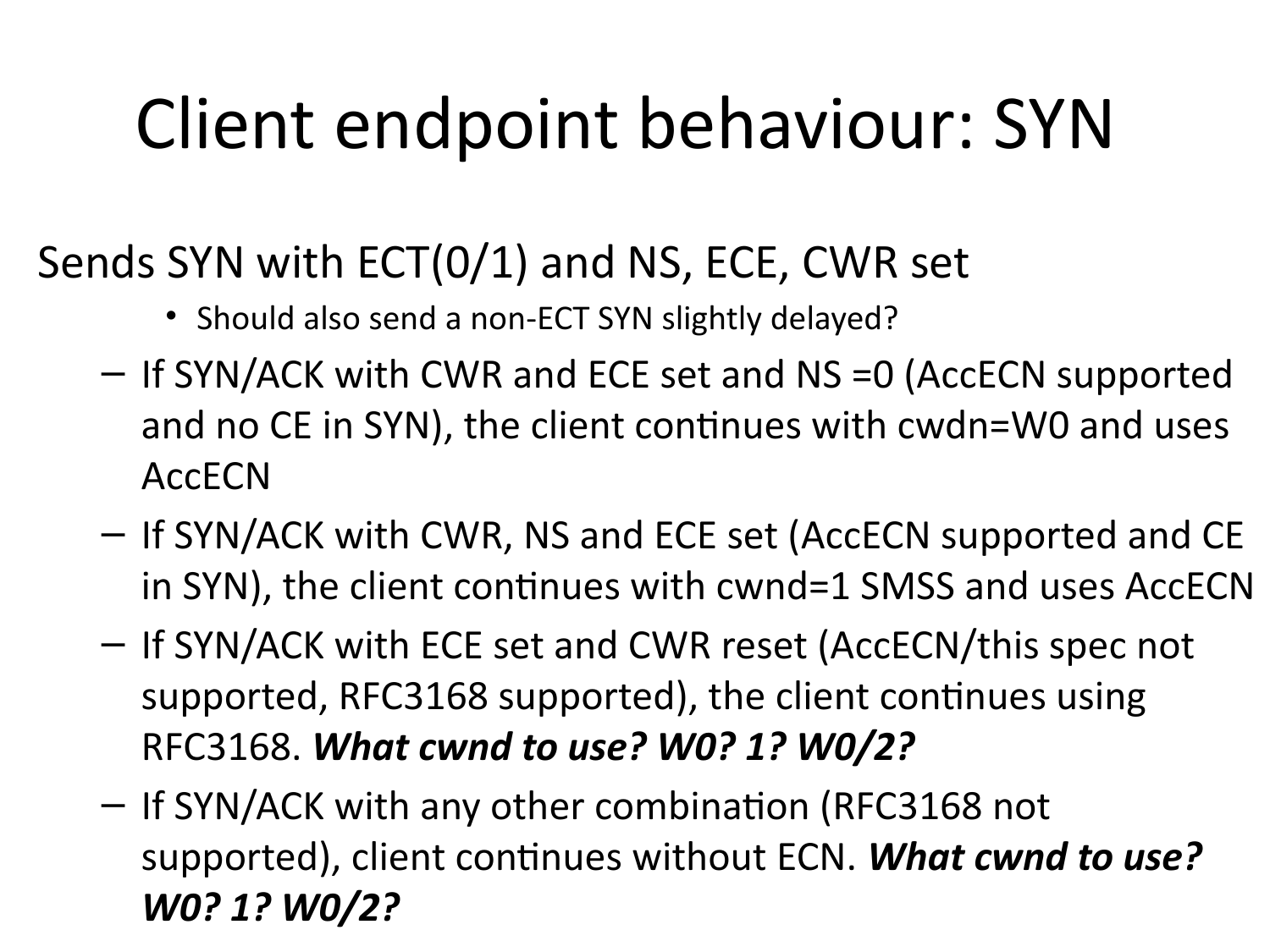### Pure ACK

- TCP endpoint MAY set the ECT(0) or the ECT(1) codepoints in a pure ACK
- If the endpoint receives a congestion signal back, it reacts as in any other packet
	- If the endpoint is only sending pure ACKs, it wont be able to reduce the load by doing this.
	- Shall we explore other means to reduce the load?
		- E.g. Increase the number of ACKs until sending a delayed ACK?
- TCP sender process ECT(0/1) and CE marked pure ACKs as any other packet.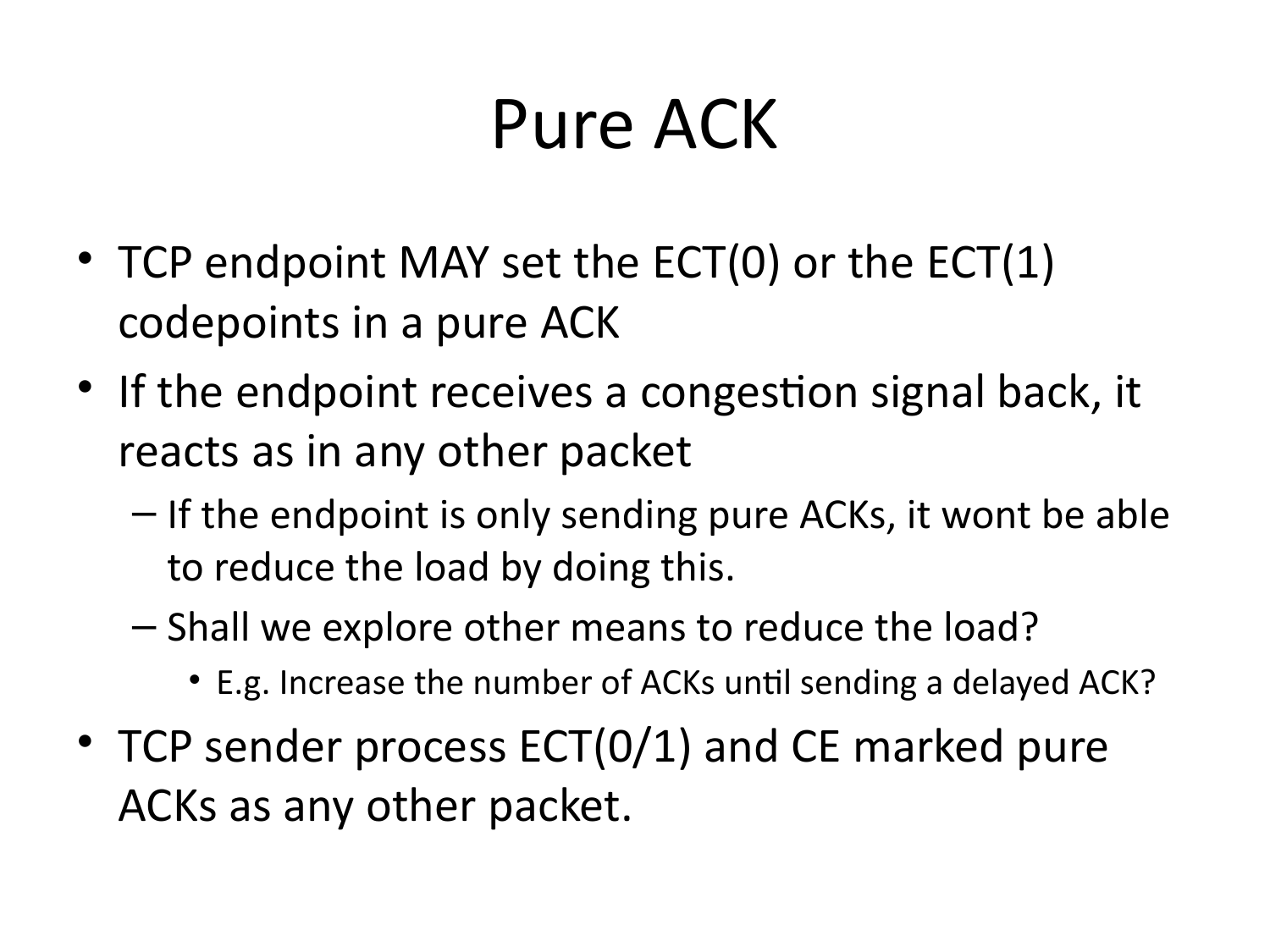## Window probe

- TCP endpoint MAY set ECT(0) / ECT(1) in a zero window probe (ZWP) packet
- If the sender receives a congestion signal, it will reduce its cwnd accordingly.
- However if it is still with RCVWND=0, then there not much it can do, maybe increasing the ZWP sending interval?
- TCP sender process ECT(0/1) and CE marked ZWP as any other packet.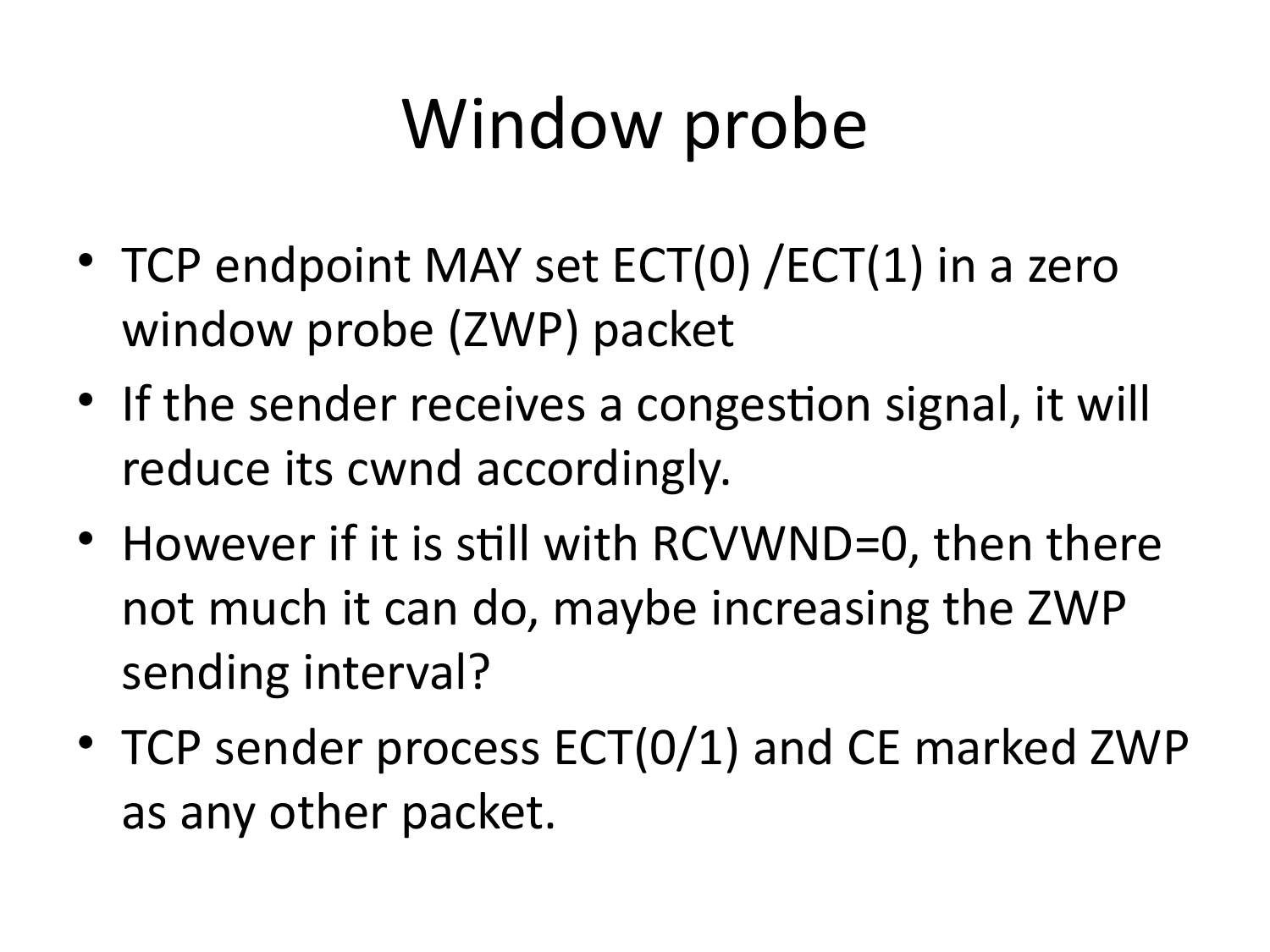## RST, FIN and retransmissions

- FINs and RTXs, may be marked, processing as any other pkt
- RSTs, hardly useful as a congestion notification vehicle, since there is connection at the sender. The only motivation is to void dropping them more frequently.
	- for senders, stacks MUST allow for administrators to configure whether the RST messages are marked with the ECT(0) or ECT(1) codepoints. We should define a default behaviour, not sure which that one should be.
	- for receivers, ECT and CE codepoints are ignored.